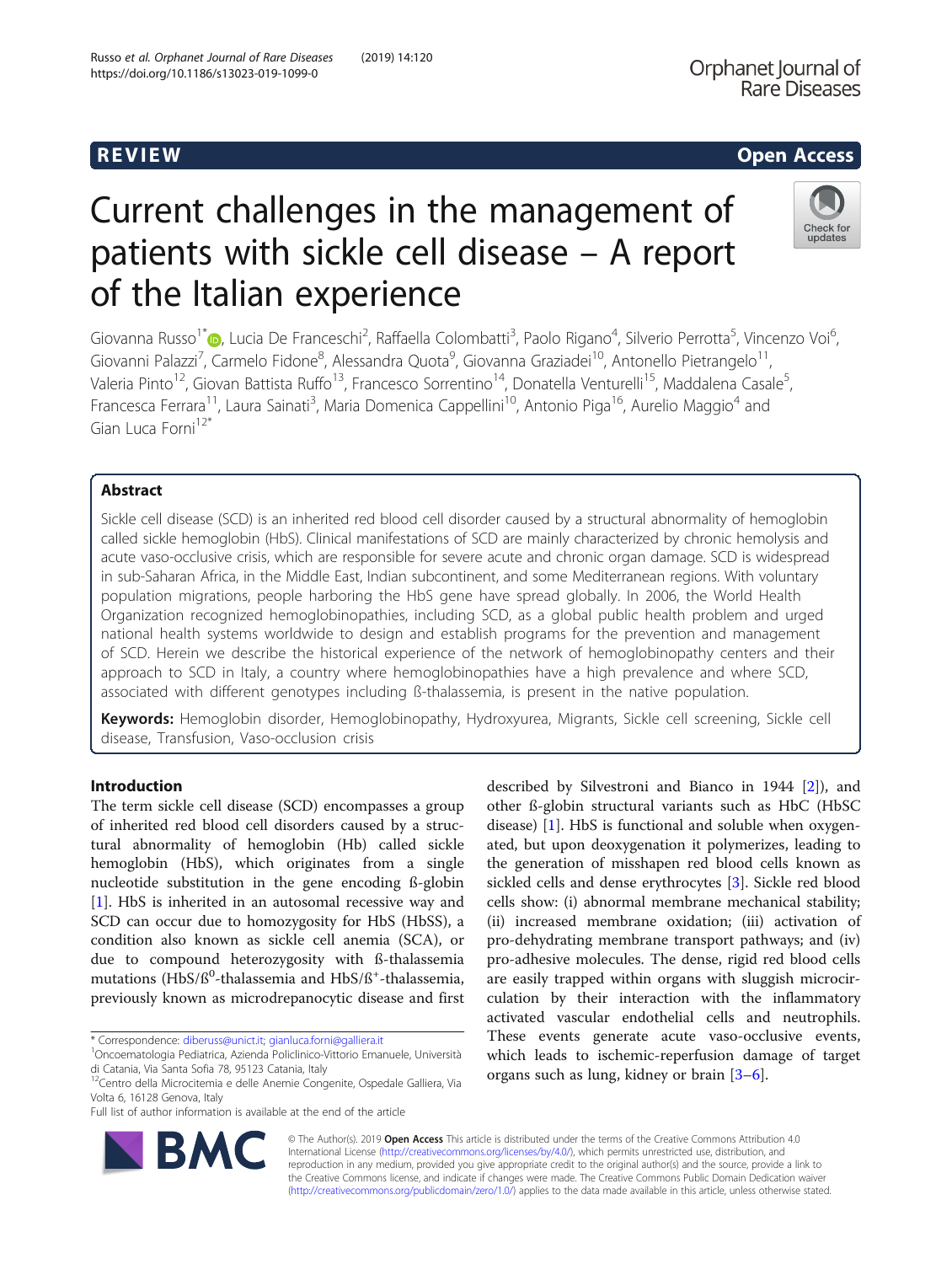Up to now, SCD remains an invalidating chronic disorder with high mortality and morbidity [[7,](#page-6-0) [8\]](#page-6-0). The most common acute manifestations of SCD include acute hemolytic crisis and vaso-occlusive crisis (VOCs). VOCs are characterized by musculoskeletal pain, which might develop into severe form such as acute chest syndrome, stroke or priapism  $\begin{bmatrix} 1, 3, 9-12 \end{bmatrix}$  $\begin{bmatrix} 1, 3, 9-12 \end{bmatrix}$  $\begin{bmatrix} 1, 3, 9-12 \end{bmatrix}$  $\begin{bmatrix} 1, 3, 9-12 \end{bmatrix}$  $\begin{bmatrix} 1, 3, 9-12 \end{bmatrix}$  $\begin{bmatrix} 1, 3, 9-12 \end{bmatrix}$  $\begin{bmatrix} 1, 3, 9-12 \end{bmatrix}$ . In addition, with the spleen being one of the target organs of VOC, patients with SCD are also prone to serious bacterial infections due to asplenism [[1](#page-6-0), [3](#page-6-0)]. The recurrent pattern of VOCs results in chronic organ damage, which becomes clinically evident in adult patients [\[13](#page-6-0)]. SCD was long regarded as a disease of children, with few surviving to adulthood [[14](#page-6-0)]. Today, thanks to advances in infection control, vaccination and screening programs, as well as intensive disease management, more than 95% of children with SCD in developed countries reach adulthood [[15\]](#page-6-0). In adults with SCD, survival is estimated to be over 50 years for patients with HbSS or HbS/ß<sup>0</sup>-thalassemia genotypes, while the survival of patients with HbSC or HbS/ß<sup>+</sup> -thalassemia genotypes is close to that of the general population [\[15](#page-6-0)].

Epidemiologic and global burden of disease studies have shown that SCD is widespread in sub-Saharan Africa, in the Middle East, Indian subcontinent and some Mediterranean regions. In the last few decades, due to voluntary population migrations, the HbS gene has spread all over the world. A study published in 2014 estimated that the global number of migrants with HbS increased from approximately 1.6 million in 1960, to 3.6 million in 2000 [[16](#page-6-0)]. In 2006, the World Health Organization (WHO) recognized hemoglobinopathies, including SCD, as a global public health problem and urged national health systems worldwide to design and establish programs for the prevention and management of SCD [\[17](#page-6-0)]. The European Union considers SCD a rare disease.

Changes in the demographic profile of SCD have been also reported in Italy [\[18](#page-6-0)–[20](#page-6-0)], a country where SCD, in particular HbS/ß-thalassemia, is historically present in the native population. We describe here the experience of new challenges posed to Italian health providers by the increasing prevalence of SCD. To this purpose, we will first discuss the changing epidemiology of SCD in Italy, then we will briefly review the peculiarity of the Italian treatment strategy.

## Epidemiology of sickle cell disease in Italy

The prevalence of SCD throughout Italy is changing and the presence of immigrants in the increasing number of SCD patients in Italian regions with a historically low disease prevalence has been documented by recent studies [[19](#page-6-0)–[23](#page-6-0)]. The highest frequency of the sickle cell allele in Italy was reported in Sicily, with an estimated

mean frequency of 2% and peaks as high as 13% [\[24](#page-6-0)]. Notably, in Western Sicily SCD appears to have originated from Africa, with chromosomal analysis of the HbSS and HbS/ß-thalassemia genotypes suggesting that the HbSS genotype found in Sicily arrived initially from North African populations [[25](#page-6-0)].

In an Italian survey of 696 cases of SCD, conducted in the late 1990s, 518 cases (74%) were identified as compound heterozygous HbS/ß-thalassemia, 149 cases (21%) as homozygous HbSS, and 21 cases (3%) as compound heterozygous HbS/other Hb structural variant [\[26](#page-6-0)]. Of the 673 cases of SCD with a known place of residence, 60% were living in Sicily, 20% in South Italy, 6% in Central Italy, and 13% in North Italy. Hence the survey revealed that, in the 1990s, the majority of SCD patients in Italy resided in Sicily and that they mostly had HbS/ ß-thalassemia. A survey update, published in 2003, found that the proportion of SCD patients living in North Italy had increased to 20%, but in Sicily this had decreased to 53%  $[18]$  $[18]$ . Furthermore, the proportion of patients with HbSS had increased from 21% in 1998 to 28% in 2003. A comparison of patients of non-Italian versus Italian origin showed that non-Italian patients were mostly homozygous for the HbS allele (72% vs 18%, respectively), were younger (75% <18-years old vs 23%) and lived predominantly in North Italy (61% vs 11%).

Real-life experience with the use of hydroxyurea (HU) in SCD was assessed using data from a retrospective Italian nationwide survey of SCD patients with heterogeneous descent, which registered 1,638 patients. From a total of 652 patients who had received HU during their disease course, 400 patients (64%) were Caucasian in origin and 221 patients (36%) originated from Africa [[20\]](#page-6-0). It is also apparent that the genotype of the Hb allele in Italy is changing over time with an increasing frequency of the homozygous HbSS genotype. Screening programs initiated in the 1970s in Italy have increased public awareness of thalassemia and aided its prevention in target populations as well as enabling screening for other hemoglobinopathies [\[27](#page-6-0)–[29\]](#page-6-0). These programs, which aim to prevent hemoglobinopathies, have significantly reduced the frequency of live births with SCD [[27](#page-6-0)–[29](#page-6-0)]. In Sicily, an 85% decrease in the incidence of thalassemia major and SCA (from 1 in 245 live births to 1 in 2,000) has been documented following 30 years of preventative actions, which included legislative action, a public awareness campaign, screening and carrier diagnostics, genetic counselling, and prenatal diagnosis [\[29](#page-6-0)]. In addition, a universal screening program for hemoglobinopathies, which includes voluntary pregnancy termination within the 22<sup>nd</sup> week in case of an affected fetus, is active for couples before and/or after conception according to the Italian law since Italy is considered an area endemic for hemoglobinopathies [\[30](#page-6-0)].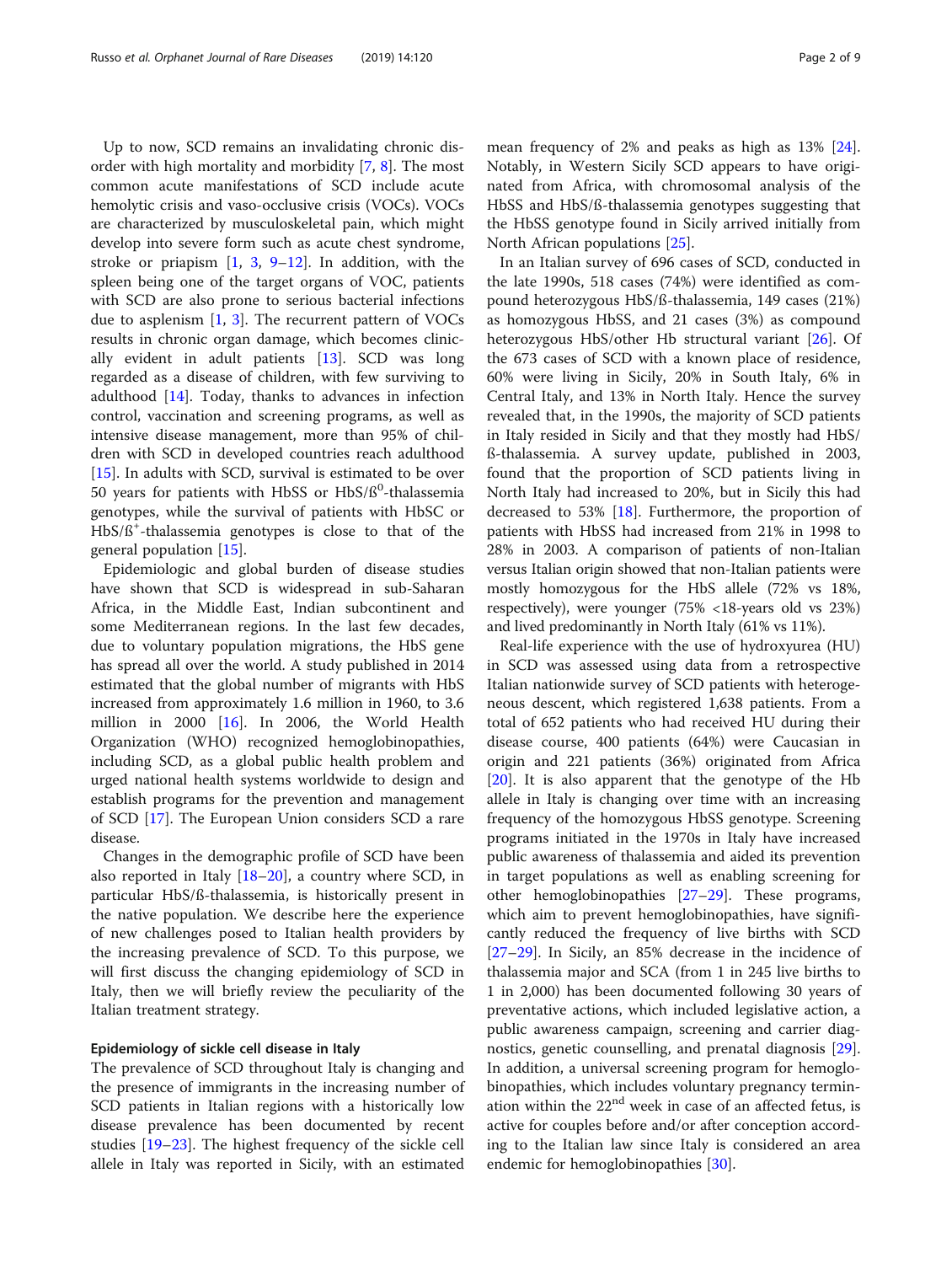The identification of SCD in refugees at their first admission to an emergency department for an acute disease-related event was assessed in a study coordinated by the Italian Society of Thalassemia and Hemoglobinopathies (SITE). In total, 67 patients with SCD (48% children, mostly with the HbSS genotype) were identified from a retrospective analysis of data collected from 2014 to 2017 [[31](#page-6-0)]. The main causes of access to the emergency department were VOC (35.8%), anemia (19.4%), and fever (7.5%); 60% of the identified SCD patients were then followed in reference centers for hemoglobinopathies.

Together, these data suggest that the increased number of patients with SCD in Italy has mostly resulted from migratory patterns of immigrants arriving, in recent years, from countries in which there is a high disease prevalence and that there are approximately 2,000 patients with SCD currently living in Italy.

## Management of patients with sickle cell disease in Italy

The creation of evidence-based guidelines for SCD, as for other uncommon or neglected diseases, has proven challenging due to the complex clinical expression of the disease, and the availability of clinical trials regarding only some screening, management, and monitoring issues of SCD. Notably, an important goal of SCD guidelines is to improve the awareness of SCD and increase the number of health professionals able to provide care for patients with SCD [\[32](#page-6-0)].

Effort undertaken over the past 10 years by scientific societies involved in the care of pediatric and adult patients with SCD (the Italian Association of Hematology and Pediatric Oncology [AIEOP] and SITE) has been to develop guidelines for the management of children and adults with SCD, respectively, tailoring international recommendations to the Italian health care system.

In general, currently available guidelines deal with three main areas of SCD management: prevention of infections, stroke, and management of acute and chronic complications; treatment of the various complications (VOC, pain, infections, worsening of anemia, acute chest syndrome, vasculopathy); and specific treatment of severe disease with disease-modifying therapies (transfusion and HU) [[32](#page-6-0)–[37](#page-6-0)].

Preventive measures have a central position in the management of SCD. Prophylactic antibiotics should be initiated as early as 2 months of age in infants and a specific vaccination program should be followed in order to widen the protection against encapsulated bacteria [[38,](#page-6-0) [39\]](#page-6-0).

Primary prevention of stroke is performed by screening children, aged 2 to 16 years, with transcranial Doppler ultrasonography; this allows the identification of children at high risk of stroke, who are

placed on transfusions and, eventually, HU for stroke prevention [[40\]](#page-6-0).

The use of chronic transfusions (typically given on a monthly basis) to reduce the percentage of HbS in the blood have proven effective in preventing most complications of SCD, including stroke, and in minimizing chronic anemia with significant improvements in the patient-centered outcome of health-related quality of life [[1,](#page-6-0) [35,](#page-6-0) [41](#page-6-0)–[44\]](#page-7-0). Preliminary results from the "National Transfusion Treatment Survey in patients with SCD" (NCT03397017), a prospective longitudinal systemic study designed to assess the therapeutic approach in a large Italian cohort of patients with SCD (n=1,579), were reported recently [[19](#page-6-0)]. This national survey, which was coordinated by SITE in collaboration with the Italian Society of Transfusion Medicine and Immunohematology (SIMTI) and AIEOP, showed that 14% of patients are on regular transfusion, while 40% received both transfusion and HU, the transfusional approach being similar in HbSS, HbS/β°-thalassemia and HbS/β<sup>+</sup>-thalassemia patients, who were predominately Caucasian or African; severe VOCs and symptomatic anemia were the main reasons for transfusion. The rate of red blood cell alloimmunization was comparable to the lower rate reported in the literature [\[45](#page-7-0)]. Elderly Caucasian SCD patients and their long-term follow-up represent a unique population of SCD, and are extremely informative on aging with SCD.

The introduction of chronic transfusion in children with cerebrovascular disease as well as the aging of adults with SCD has increased the use of different transfusion regimens (e.g.: simple transfusion, erythrocytapheresis, red blood cell exchange), which might lead to iron overload. The availability of iron chelators, including deferoxamine, given parenterally, and the oral agent deferasirox, has definitively improved clinical management of iron-overload in SCD subjects [\[46](#page-7-0)–[48\]](#page-7-0). Notably, long-term iron chelation therapy with deferiprone was associated with a similar efficacy and safety profile to that of deferoxamine in patients with SCD and may therefore represent an effective long-term treatment option [[49\]](#page-7-0). However, it is of note that the oral chelator deferiprone is currently off-label.

In Italy, there is also wide experience in the treatment of SCD with erythrocyte exchange as a means of lowering HbS levels, particularly in patients who do not tolerate or are unresponsive to HU. Indeed, manual or automatic red blood cell exchange was shown to be safe and effective in preventing complications of SCD for up to 29 years, with minimal development of iron overload and no increased risk of procedure-related complications in both adult and pediatric SCD patients [[50](#page-7-0)–[52](#page-7-0)]. More recently, an Italian double-center retrospective crosssectional study showed that early prophylactic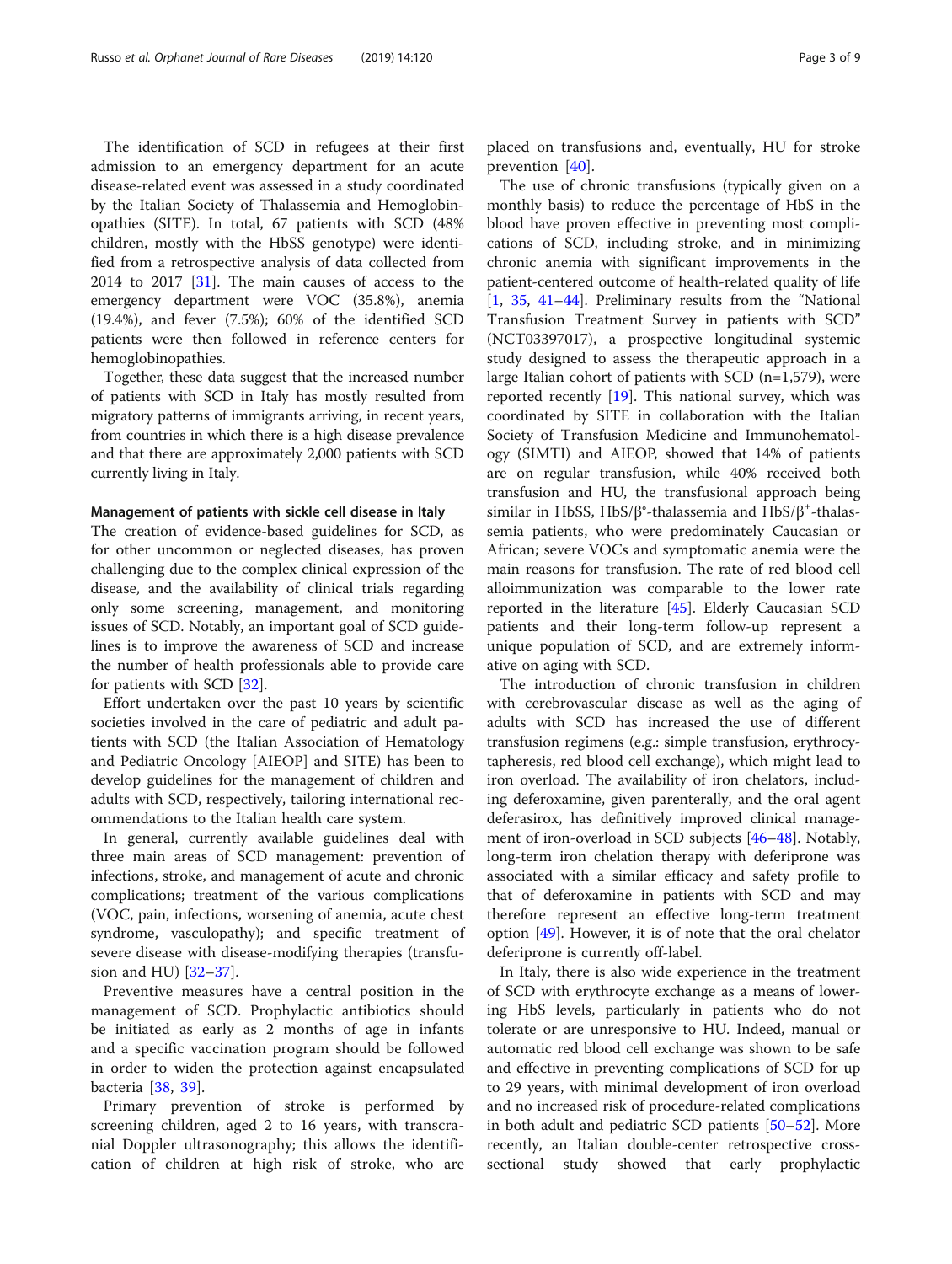erythrocytapheresis (initiated at 10.7 ± 5.2 weeks of gestation) improved maternal and fetal outcomes in SCD women with a history of severe SCD-related organ complications [[53](#page-7-0)]. The generation of SITE recommendations for transfusion strategies in hemoglobinopathies has contributed to standardizing the procedures and sharing the clinical indication to the different transfusional approaches at a national level [\[54](#page-7-0)]. The real-life transfusion strategy is the object of a very recent survey [[19\]](#page-6-0). A large observational study coordinated by SITE demonstrated the efficacy of direct-acting antiviral drugs in the eradication of hepatitis C virus (HCV) in an Italian cohort of SCD patients infected with HCV (n=136; 93.5% of these patients achieved a sustained virologic response), which likely occurred due to transfusion therapy prior to the introduction of blooddonor screening in the 1990s [[55\]](#page-7-0).

A large body of preclinical and clinical evidence has demonstrated that HU reduces the morbidity and mortality of both adults and children (including infants) with SCD, with a favorable tolerability profile and without significant short-term and long-term safety concerns [\[56](#page-7-0)–[68](#page-7-0)]. A series of real-life reports documenting the use of HU in Italy have recently been published [[20](#page-6-0), [22](#page-6-0), [69](#page-7-0)]. HU was shown to be beneficial as a treatment option in a retrospective, nationwide cohort study of 1,638 patients with SCD of whom 652 patients had received HU during their disease course [[20](#page-6-0)]. Notably, only 39.8% of patients (652 out of 1,638 patients) with SCD who had attended treatment centers across Italy were treated with HU, suggesting its underutilization in clinical practice. The percentage of HbS/β°-thalassemia and HbS/β<sup>+</sup>-thalassemia patients on HU was even lower: 90/624 (14.4%) [[19](#page-6-0)].

A sub-analysis of pediatric data from the retrospective, nationwide cohort study [[20\]](#page-6-0) demonstrated the tendency to treat children with lower doses than those recommended; furthermore, although national pediatric guidelines recommend starting HU treatment as early as the first months of life, this cohort of children revealed that HU was never started before 11 months of age [\[22](#page-6-0)]. Nonetheless, the results of this survey highlight good adherence to the Italian National Guidelines that included detailed recommendations for the use of HU, which is noteworthy considering patients were mainly firstgeneration immigrants, who may be socially, culturally, and economically vulnerable [[22](#page-6-0)].

Since VOC are the most common acute manifestations of SCD, the main symptom of which is severe pain, we developed an integrated algorithm to manage acute VOC in the emergency department (ED). In this algorithm we introduced multimodal analgesia as an innovative approach to treat SCD-related pain [\[35](#page-6-0), [70](#page-7-0), [71](#page-7-0)]. Multimodal analgesia allows for a: 1) reduction of side effects since each molecule is used at a lower dosage to

obtain the same degree of analgesia of a single molecule at a higher dosage;2) synergistic effect due to blockage of different mechanisms of pain generation; opioid or opioid-like actin modulates central nervous system pain perception whereas non-steroid anti-inflammatory drugs modulate pain of vascular origin and neuroinflammatorymediated pain (ischemia/reperfusion tissue injury) [\[70](#page-7-0), [71](#page-7-0)]. This approach is particularly important to prevent addiction to opioids, which is a risk of prescribing these drugs for the treatment of VOC-related pain in SCD.

# Italian guidelines for the management of children and adults with SCD

AIEOP published comprehensive and detailed guidelines for the management of SCD in children in 2013 [[33,](#page-6-0) [72\]](#page-7-0) and, in 2014 SITE issued recommendations for the treatment of adults with SCD [\[36](#page-6-0)]. These recommendations have been conceived as easy-to-consult and practice-oriented guidelines addressing the following topics: prevention of infections and follow-up; treatment of acute events (painful VOC, acute chest syndrome, abdominal pain with biliary dysfunction, infarct or acute cerebrovascular events, priapism, acute anemia and aplastic crisis); management of chronic complications (pulmonary hypertension, bone and joint complications, renal complications, and eye complications); intensive treatment (HU and transfusion plus iron chelation).

In addition, great care has been taken by SITE to develop guidelines devoted to complications, such as bone disease, which are typically observed both in adult and pediatric SCD populations [[73\]](#page-7-0).

# Interactive algorithm for the management of acute events in the emergency department

SITE coordinated a panel composed of AIEOP, SIMTI, SIMI (Italian Society of Internal Medicine), and SIMEU (Italian Society of Emergency Medicine) and a representative of the nurses to develop an interactive, easy-to-use algorithm for the clinical management of acute events related to SCD in the ED (Figure [1\)](#page-4-0) [\[35](#page-6-0), [74\]](#page-7-0). The development of guidelines for the triage and management of SCD patients in the ED responds to the need to improve awareness and knowledge of this hemoglobinopathy, characterized by "time dependent" acute manifestations, among health providers working in this setting where the likelihood of encountering SCD patients will continue to increase [[35\]](#page-6-0). Timely and aggressive interventions, like those for the management of stroke in the general population, are strongly recommended to prevent dramatic evolution of symptoms [\[35](#page-6-0)]. Evidence shows that the management of acute VOCs in the emergency department becomes more effective if health providers have received training in SCD [[75](#page-7-0)].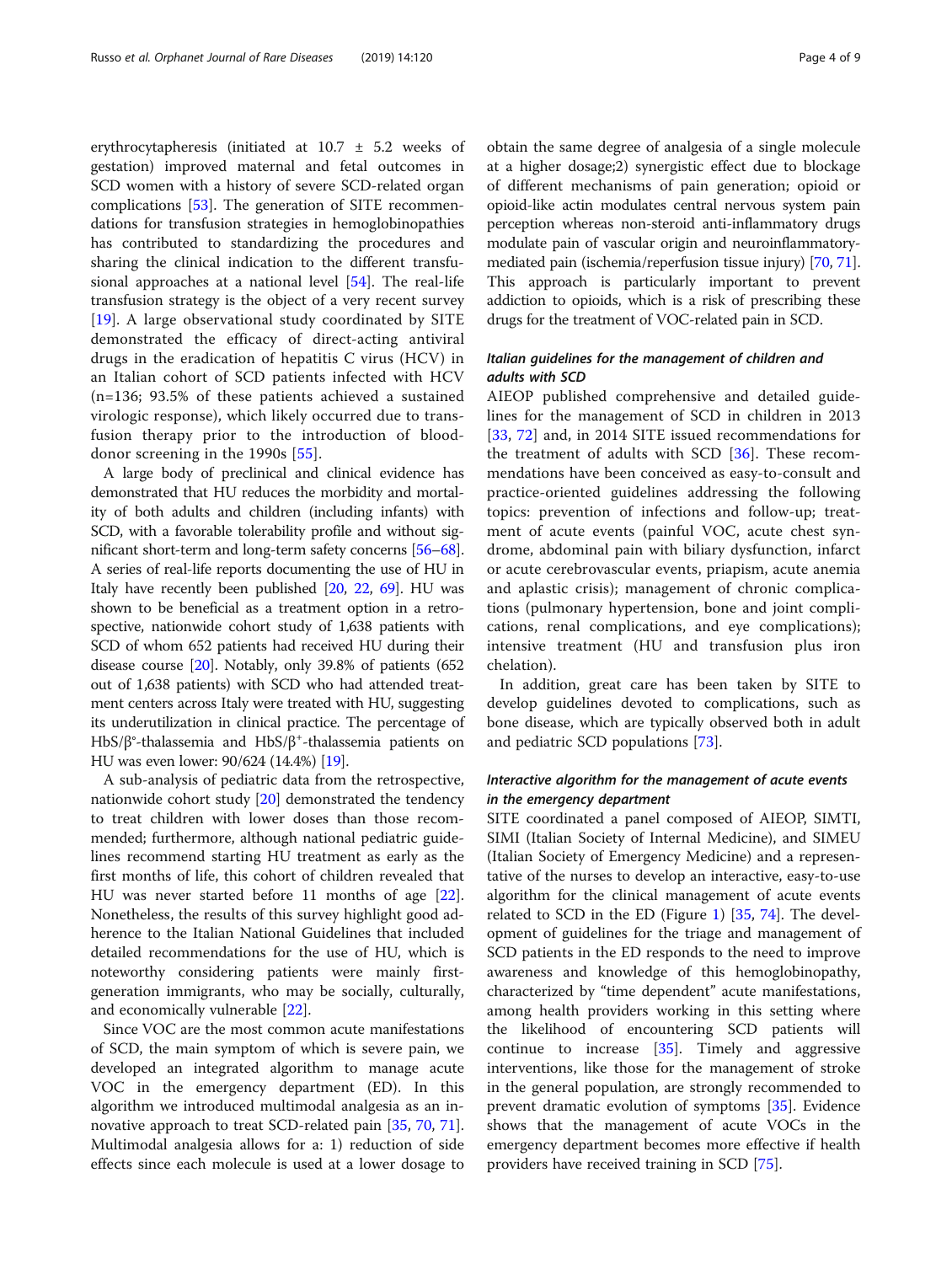<span id="page-4-0"></span>

# Measures implemented in Italy to handle the increasing prevalence of SCD

The Italian experience in the management of SCD has grown over the years. In contrast with other countries, this experience has addressed not only HbSS but a number of other genotypes involving ß-thalassemia mutations. Italian centers for hemoglobinopathies have cared for patients with SCD that represent approximately 10% of the global population with hemoglobinopathies. The background knowledge accumulated by these centers, and their distribution throughout Italy, highlights Italy as an example of a successful network of expert physicians on hemoglobinopathies to optimize patient clinical management. This network has been built since the 1960s together with national programs of prevention and screening. Due to the in- and out-migration fluxes towards large urban centers, the distribution of patients with SCD in regions where historically there was a low prevalence of hemoglobinopathies makes it necessary to widen the national network to these regions and to expand the training of specialists and of informed health providers about this multifaceted disease. The need to reinforce the national network of hemoglobinopathy has been addressed by AIEOP and SITE through the creation, improvement and revision of guidelines tailored to Italy's resources and healthcare system.

In 2017 the Italian government approved a law supporting the institution of a National Thalassemias and Hemoglobinopathies Network [\[76\]](#page-7-0). The main objective of this network is to further potentiate the activity of existing clinical centers devoted to hemoglobinopathies and to improve access of patients to highly specialized and comprehensive treatment. Ideally, this should impact positively on the management of SCD in Italy.

It is generally recognized that registries are important tools for detecting demographic patterns, allocating resources, monitoring patient outcomes, and guiding decisions [[23](#page-6-0), [77](#page-7-0), [78](#page-7-0)]. The creation of an Italian national registry of hemoglobinopathies (Registro nazionale della talassemia e delle emoglobinopatie [National Registry of Thalassemia and Hemoglobinopathies]) was approved in 2017 [\[79](#page-7-0)] due to a strong joint action of SITE and national patients associations, and the first national epidemiologic data should be available soon.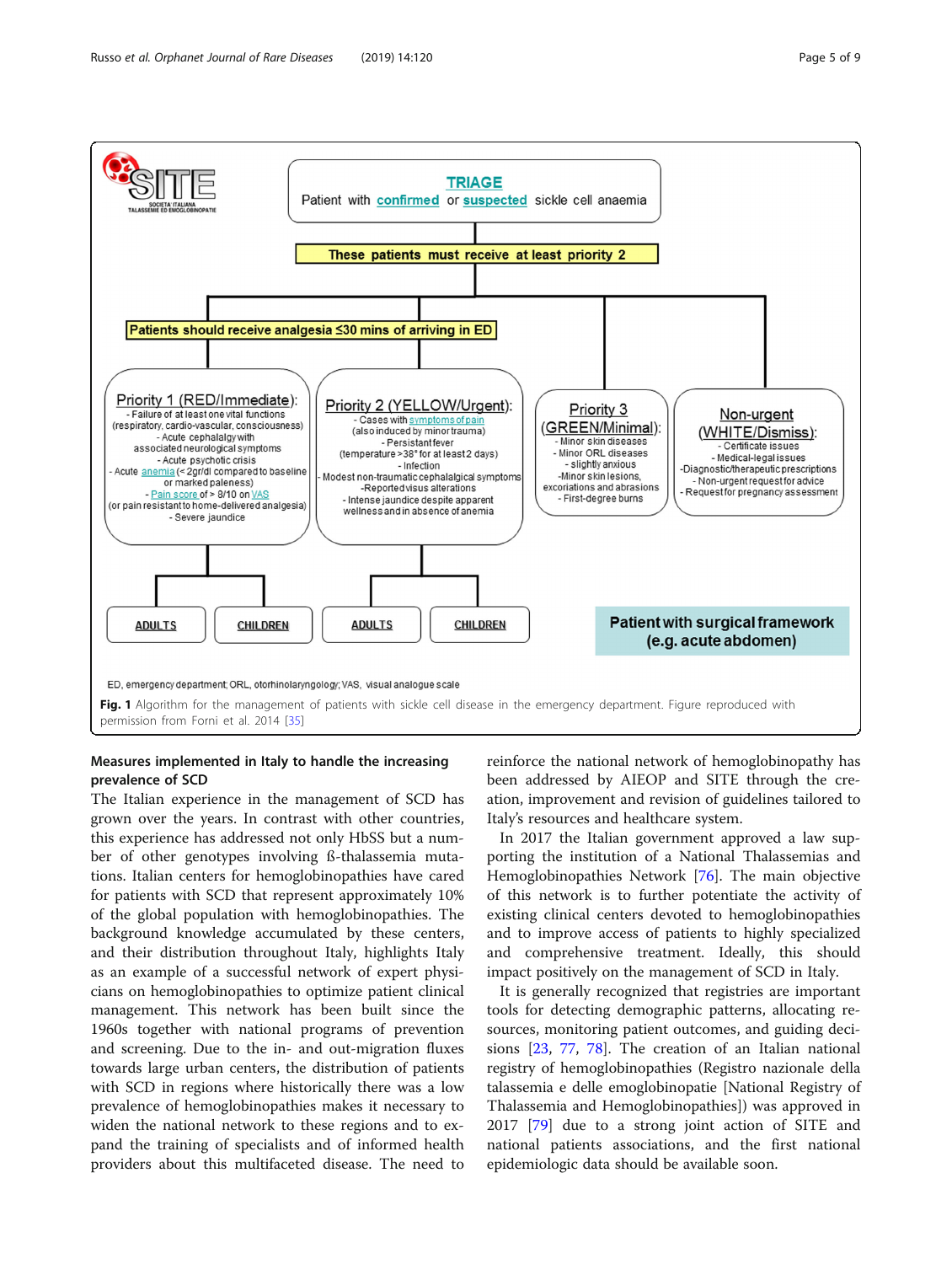AIEOP and SITE have also joined forces to promote programs of newborn screenings [\[38\]](#page-6-0). This preventive measure may be redundant in the presence of effective antenatal and/or prenatal screening programs, considering that specific examination for the diagnosis of hemoglobinopathies are freely available from the National Health Service for all child-bearing age individuals and gynecologists screen all pregnant women who are unaware of their status; however, newborn screening becomes crucial for individuals from high-risk ethnic groups who may be unaware of their carrier status as they were never screened for SCD in their country of origin or if there are situations of segregation that cause pregnancy to be outside of the normal care channels. To date, published evidence concerning newborn screening for SCD in Italy is limited to a few regional pilot projects [[30,](#page-6-0) [80](#page-7-0)–[83](#page-8-0)]. A scientific discussion has been opened by a recent Pan-European consensus conference on newborn screening for SCD, which involved a panel of >50 SCD experts from 13 European countries, and has recently been published [\[84](#page-8-0)]. Finally, recent evidence from a retrospective study highlights the importance of SCD screening of refugees, from countries with a high frequency of HbS, on their arrival in Italy [[31](#page-6-0)].

# Research activities carried out over the last 10 years in Italy

Beside the organization of care for patients with SCD, efforts have been made to develop research programs and involve researchers in SCD both in preclinical and clinical studies. This effort was directed on the following topics: genetic aspects of the disease, and its possible reciprocal influence with other genes [[85\]](#page-8-0); mechanisms related to the molecular pathophysiology of the disease [[5,](#page-6-0) [86](#page-8-0)–[94](#page-8-0)]; prenatal diagnosis, exploring either methods or clinical impact [\[29](#page-6-0), [95](#page-8-0)]; iron monitoring [\[49](#page-7-0)]; chronic organ damage monitoring, either liver [\[96](#page-8-0), [97\]](#page-8-0), kidney [[98\]](#page-8-0), heart  $[99]$  $[99]$  or brain  $[100-103]$  $[100-103]$  $[100-103]$ ; cognitive function [[104,](#page-8-0) [105](#page-8-0)].

## Conclusions and perspectives

Overall, the Italian historical experience regarding the global care of hemoglobinopathies is an example of adherence to the recommendations of the WHO to implement comprehensive national programs for the prevention and management of SCD. Alongside this is the institution of the National Thalassemias and Hemoglobinopathies Network [[76\]](#page-7-0), which is designed to further potentiate the activity of existing clinical centers devoted to hemoglobinopathies, to improve access of patients to highly specialized and comprehensive treatment in Italy, and to improve the coordination of initiatives and access to new therapeutical approaches. In support of this activity, a number of easy-to-use, practice-oriented and

detailed recommendations have been developed by National Scientific Societies. These will no doubt increase the awareness and understanding of SCD among Italian clinicians and further optimize the management of this complex and severe condition. These are ambitious, but feasible, goals and further effort will be required from all professionals involved in the management of SCD. It is possible that the availability of novel drug therapies (crizanlizumab, voxelotor, l-glutamine), bone marrow transplant alternatives from the typical familiar donor (haploidentical, matched unrelated donor), and gene therapy may change the clinical outcome of SCD. As such, a sound national network can facilitate the access of patients to the most appropriate treatment.

#### Abbreviations

AIEOP: Italian Association of Hematology and Pediatric Oncology; Hb: Hemoglobin; HbS: Sickle hemoglobin; HU: Hydroxyurea; SCA: Sickle cell anemia; SCD: Sickle cell disease; SIMEU: Italian Society of Emergency Medicine; SIMI: Italian Society of Internal Medicine; SIMTI: Society Italian Transfusion Medicine and Immunohematology; SITE: Italian Society of Thalassemia and Hemoglobinopathies; VOC: Vaso-occlusive crisis; WHO: World Health Organization

## Acknowledgements

Melanie Gatt (PhD) and Lorenza Lanini, independent medical writers, provided medical writing assistance on behalf of Springer Healthcare Communications. Novartis Farma S.p.A. provided financial support for this writing assistance.

## Authors' contributions

GR and GLF conceptualized, drafted and approved the final manuscript, and provided the intellectual content of the presented data. LDF, RC, PR, SP, VV, GP, CF, AQ, GG, APie, VP, GBR, FS, DV, MC, FF, LS, MDC, AP, AM contributed to the collection of data, and approved the final manuscript.

#### Funding

Medical writing assistance was funded by Novartis Farma S.p.A.

#### Availability of data and materials

Not applicable

Ethics approval and consent to participate Not applicable

#### Consent for publication

Not applicable

#### Competing interests

All Authors participated on an Advisory Board for Novartis

#### Author details

1 Oncoematologia Pediatrica, Azienda Policlinico-Vittorio Emanuele, Università di Catania, Via Santa Sofia 78, 95123 Catania, Italy. <sup>2</sup>Dipartimento di Medicina, Sezione Medicina Interna, Università di Verona, Policlinico GB Rossi, AOUI, Verona, Italy. <sup>3</sup>Clinica di Oncoematologia Pediatrica, Dipartimento della Salute della Donna e del Bambino Azienda Ospedaliera, Università di Padova, Padova, Italy. <sup>4</sup>U.O.C Ematologia e Malattie Rare del Sangue e degli Organi Ematopoietici-P.O. Cervello Palermo, Palermo, Italy. <sup>5</sup>Dipartimento della Donna, del Bambino e di Chirurgia Generale e Specialistica, Università̀ degli Studi della Campania "Luigi Vanvitelli", Napoli, Italy. <sup>6</sup>Dipartimento di Scienze Cliniche e Biologiche, Università di Torino, Ospedale San Luigi Gonzaga, Orbassano, Italy. <sup>7</sup> Dipartimento Integrato Materno Infantile U. O. Complessa di Pediatria Università degli Studi di Modena e Reggio Emilia, Modena, Italy. <sup>8</sup>Unità operativa semplice Studio Emoglobinopatie Simt, Ragusa, Italy. <sup>9</sup>U.O.S talassemia PO Vittorio Emanuele, Gela, Italy. <sup>10</sup>UOC di Medicina Generale, Centro Malattie Rare Fondazione IRCCS Ca' Granda Ospedale Maggiore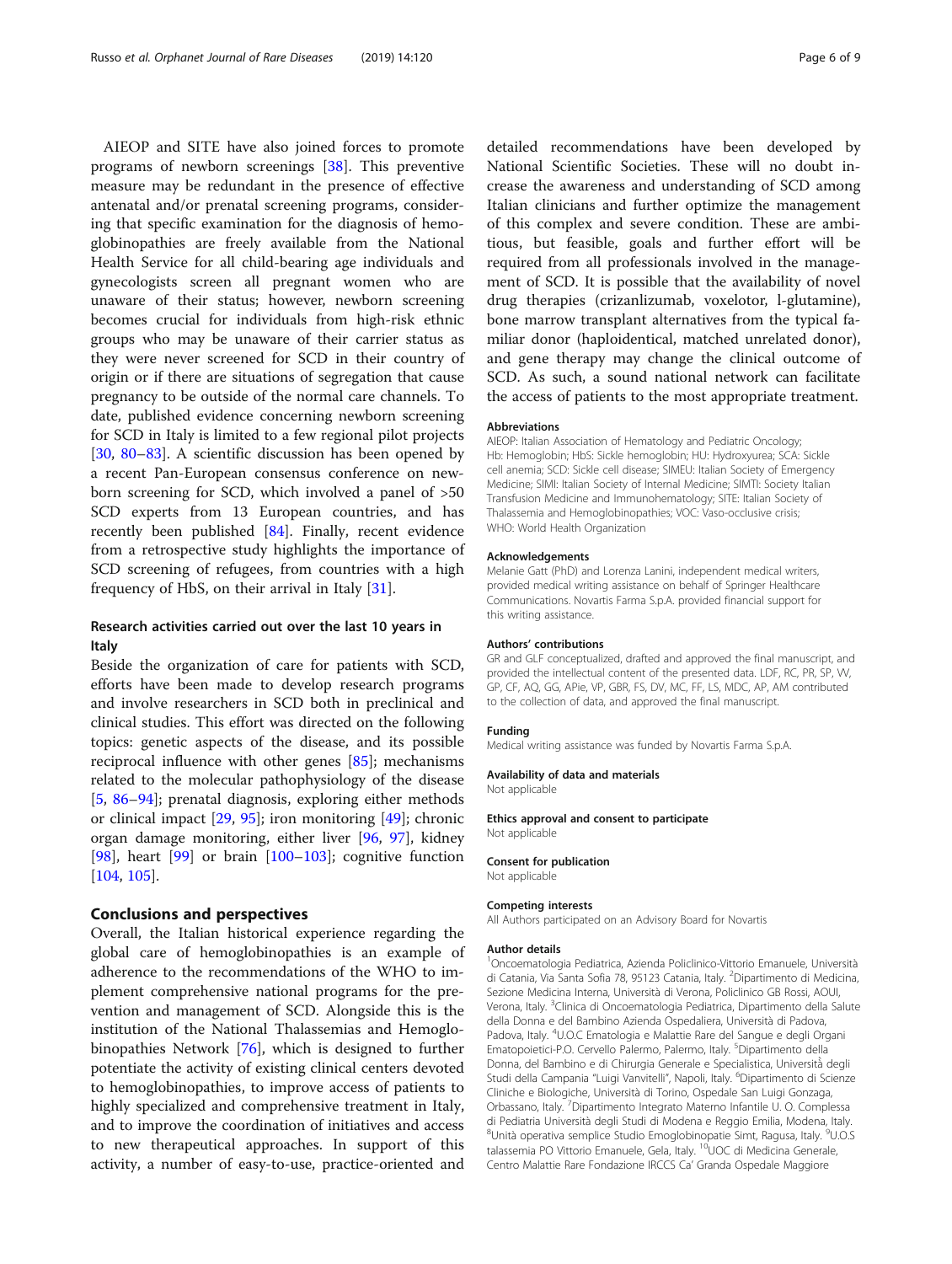<span id="page-6-0"></span>Policlinico Pad, Granelli, Milano, Italy. <sup>11</sup>Dipartimento di Scienze Mediche e Chirurgiche Materno-Infantili e dell'Adulto, Università degli Studi di Modena e Reggio Emilia, Modena, Italy. 12Centro della Microcitemia e delle Anemie Congenite, Ospedale Galliera, Via Volta 6, 16128 Genova, Italy. <sup>13</sup>U.O. Ematologia con Talassemia ARNAS Civico Di Cristina Benfratelli, Palermo, Italy. 14U.O. Talassemici Centro Anemia Rare e Disturbi del metabolismo del Ferro ASL ROMA 2 Ospedale S Eugenio, Roma, Italy. <sup>15</sup>Struttura Complessa di Immuno-trasfusionale Azienda Ospedaliero, Universitaria di Modena, Modena, Italy. <sup>16</sup>Struttura Complessa di Pediatria-Microcitemie dell'Ospedale San Luigi di Orbassano, Orbassano, TO, Italy.

## Received: 20 March 2019 Accepted: 19 May 2019 Published online: 30 May 2019

## References

- 1. Ware RE, de Montalembert M, Tshilolo L, Abboud MR. Sickle cell disease. Lancet. 2017;390(10091):311–23.
- 2. Silvestroni E, Bianco I. Una nuova entità nosologica: la malattia microdrepanocitica. Haematol Lat. 1946;29:455–88.
- 3. Rees DC, Williams TN, Gladwin MT. Sickle-cell disease. Lancet. 2010; 376(9757):2018–31.
- 4. De Franceschi L, Cappellini MD, Olivieri O. Thrombosis and sickle cell disease. Semin Thromb Hemost. 2011;37(3):226–36.
- 5. Matte A, Recchiuti A, Federti E, Koehl B, Mintz T, El Nemer W, et al. Resolution of sickle cell disease-associated inflammation and tissue damage with 17R-resolvin D1. Blood. 2019;133(3):252–65.
- 6. Matte A, Zorzi F, Mazzi F, Federti E, Olivieri O, De Franceschi L. New Therapeutic Options for the Treatment of Sickle Cell Disease. Mediterr J Hematol Infect Dis. 2019;11(1):e2019002.
- 7. Kato GJ, Piel FB, Reid CD, Gaston MH, Ohene-Frempong K, Krishnamurti L, et al. Sickle cell disease. Nat Rev Dis Primers. 2018;4:18010.
- 8. Modell B, Darlison M. Global epidemiology of haemoglobin disorders and derived service indicators. Bull World Health Organ. 2008;86(6):480–7.
- Manwani D, Frenette PS. Vaso-occlusion in sickle cell disease: pathophysiology and novel targeted therapies. Blood. 2013;122(24):3892–8.
- 10. Jacob E, Beyer JE, Miaskowski C, Savedra M, Treadwell M, Styles L. Are there phases to the vaso-occlusive painful episode in sickle cell disease? J Pain Symptom Manage. 2005;29(4):392–400.
- 11. Ballas SK. The sickle cell painful crisis in adults: phases and objective signs. Hemoglobin. 1995;19(6):323–33.
- 12. Ballas SK, Smith ED. Red blood cell changes during the evolution of the sickle cell painful crisis. Blood. 1992;79(8):2154–63.
- 13. DeBaun MR, Kirkham FJ. Central nervous system complications and management in sickle cell disease. Blood. 2016;127(7):829–38.
- 14. Ballas SK, Gupta K, Adams-Graves P. Sickle cell pain: a critical reappraisal. Blood. 2012;120(18):3647–56.
- 15. Gardner K, Douiri A, Drasar E, Allman M, Mwirigi A, Awogbade M, et al. Survival in adults with sickle cell disease in a high-income setting. Blood. 2016;128(10):1436–8.
- 16. Piel FB, Tatem AJ, Huang Z, Gupta S, Williams TN, Weatherall DJ. Global migration and the changing distribution of sickle haemoglobin: a quantitative study of temporal trends between 1960 and 2000. Lancet Glob Health. 2014;2(2):e80–9.
- 17. World Health Organization. Sickle-cell anaemia. [http://apps.who.int/iris/](http://apps.who.int/iris/bitstream/handle/10665/20890/A59_9-en.pdf?sequence=1&isAllowed=y) [bitstream/handle/10665/20890/A59\\_9-en.pdf?sequence=1&isAllowed=y](http://apps.who.int/iris/bitstream/handle/10665/20890/A59_9-en.pdf?sequence=1&isAllowed=y). Accessed 2 Nov 2018.
- 18. Russo-Mancuso G, La Spina M, Schiliro G. The changing profile of sickle cell disease in Italy. Eur J Epidemiol. 2003;18(9):923–4.
- 19. Graziadei G, Sainati L, Bonomo P, Venturelli D, Masera N, Casale M, et al. Transfusion Therapy in a Multi-Ethnic Sickle Cell Population Real-World Practice. A Preliminary Data Analysis of Multicentre Survey. Blood. 2018;132:2389.
- 20. Rigano P, De Franceschi L, Sainati L, Piga A, Piel FB, Cappellini MD, et al. Real-life experience with hydroxyurea in sickle cell disease: A multicenter study in a cohort of patients with heterogeneous descent. Blood Cells Mol Dis. 2018;69:82–9.
- 21. Colombatti R, Dalla Pozza LV, Mazzucato M, Sainati L, Pierobon M, Facchin P. Hospitalization of children with sickle cell disease in a region with increasing immigration rates. Haematologica. 2008;93(3):463–4.
- 22. Colombatti R, Palazzi G, Masera N, Notarangelo LD, Bonetti E, Samperi P, et al. Hydroxyurea prescription, availability and use for children with sickle

cell disease in Italy: Results of a National Multicenter survey. Pediatr Blood Cancer. 2018;65(2):e26774.

- 23. Inusa BPD, Colombatti R. European migration crises: The role of national hemoglobinopathy registries in improving patient access to care. Pediatr Blood Cancer. 2017;64(7):e26515.
- 24. Schiliro G. Sicily: the world reservoir for thalassemias and haemoglobinopathies. Nature. 1978;276(5690):761.
- 25. Sammarco P, Giambona A, Lo Gioco P, Di Marzo R, Maggio A. Evidence of the African origin of sickle cell hemoglobin in western Sicily. Hemoglobin. 1988;12(2):193–6.
- 26. Russo-Mancuso G, Romeo MA, Guardabasso V, Schiliro G. Survey of sickle cell disease in Italy. Haematologica. 1998;83(10):875–81.
- 27. Cao A, Galanello R, Rosatelli MC, Argiolu F, De Virgiliis S. Clinical experience of management of thalassemia: the Sardinian experience. Semin Hematol. 1996;33(1):66–75.
- 28. Cao A, Rosatelli MC, Galanello R. Control of beta-thalassaemia by carrier screening, genetic counselling and prenatal diagnosis: the Sardinian experience. Ciba Found Symp. 1996;197:137–51 discussion 51-5.
- 29. Giambona A, Damiani G, Vinciguerra M, Jakil C, Cannata M, Cassara F, et al. Incidence of haemoglobinopathies in Sicily: the impact of screening and prenatal diagnosis. Int J Clin Pract. 2015;69(10):1129–38.
- 30. Lodi M, Bigi E, Palazzi G, Vecchi L, Morandi R, Setti M, et al. Universal Screening Program in Pregnant Women and Newborns at-Risk for Sickle Cell Disease: First Report from Northern Italy. Hemoglobin. 2017; 41(4-6):230–3.
- 31. De Franceschi L, Lux C, Piel FB, Gianesin B, Bonetti F, Casale M, et al. Access to emergency department for acute events and identification of sickle cell disease in refugees. Blood. 2019:[Epub ahead of print].
- 32. Yawn BP, Buchanan GR, Afenyi-Annan AN, Ballas SK, Hassell KL, James AH, et al. Management of sickle cell disease: summary of the 2014 evidencebased report by expert panel members. JAMA. 2014;312(10):1033–48.
- 33. Colombatti R, Perrotta S, Samperi P, Casale M, Masera N, Palazzi G, et al. Organizing national responses for rare blood disorders: the Italian experience with sickle cell disease in childhood. Orphanet J Rare Dis. 2013;8:169.
- 34. de Montalembert M, Ferster A, Colombatti R, Rees DC, Gulbis B. European Network for R, et al. ENERCA clinical recommendations for disease management and prevention of complications of sickle cell disease in children. Am J Hematol. 2011;86(1):72–5.
- Forni GL, Finco G, Graziadei G, Balocco M, Rigano P, Perrotta S, et al. Development of interactive algorithm for clinical management of acute events related to sickle cell disease in emergency department. Orphanet J Rare Dis. 2014;9:91.
- 36. Societa' Italiana Talassemie ed Emoglobinopatie (SITE). Recommendations for the management of adult patients with sickle cell anemia (Raccomandazioni per la gestione del paziente adulto affetto da anemia falciforme). N°2 - 2014. . [http://www.site-italia.org/](http://www.site-italia.org/collana_scientifica.php) [collana\\_scientifica.php.](http://www.site-italia.org/collana_scientifica.php) Accessed 1 Nov 2018.
- 37. Beyer JE, Platt AF, Kinney TR, Treadwell M. Practice guidelines for the assessment of children with sickle cell pain. J Soc Pediatr Nurs. 1999; 4(2):61–73.
- 38. Societa' Italiana Talassemie ed Emoglobinopatie (SITE). Recommendations for neonatal screening in sickle cell syndromes of the Italian Thalassemia and Hemoglobinopathy Society (SITE) and the Italian Association of Hematology and Pediatric Oncology (AIEOP) (Raccomandazioni per lo screening neonatale nelle sindromi falciformi della Società Italiana Talassemie ed Emoglobinopatie (SITE) e della Associazione Italiana di Ematologia ed Oncologia Pediatrica (AIEOP). N° 5 - 2017. [http://www.site-italia.org/collana\\_scientifica.php](http://www.site-italia.org/collana_scientifica.php). Accessed 1 Nov 2018.
- 39. Hirst C, Owusu-Ofori S. Prophylactic antibiotics for preventing pneumococcal infection in children with sickle cell disease. Cochrane Database Syst Rev. 2014;11:CD003427.
- 40. Beyer JE, Simmons LE, Woods GM, Woods PM. A chronology of pain and comfort in children with sickle cell disease. Arch Pediatr Adolesc Med. 1999; 153(9):913–20.
- 41. Adams RJ, McKie VC, Hsu L, Files B, Vichinsky E, Pegelow C, et al. Prevention of a first stroke by transfusions in children with sickle cell anemia and abnormal results on transcranial Doppler ultrasonography. N Engl J Med. 1998;339(1):5–11.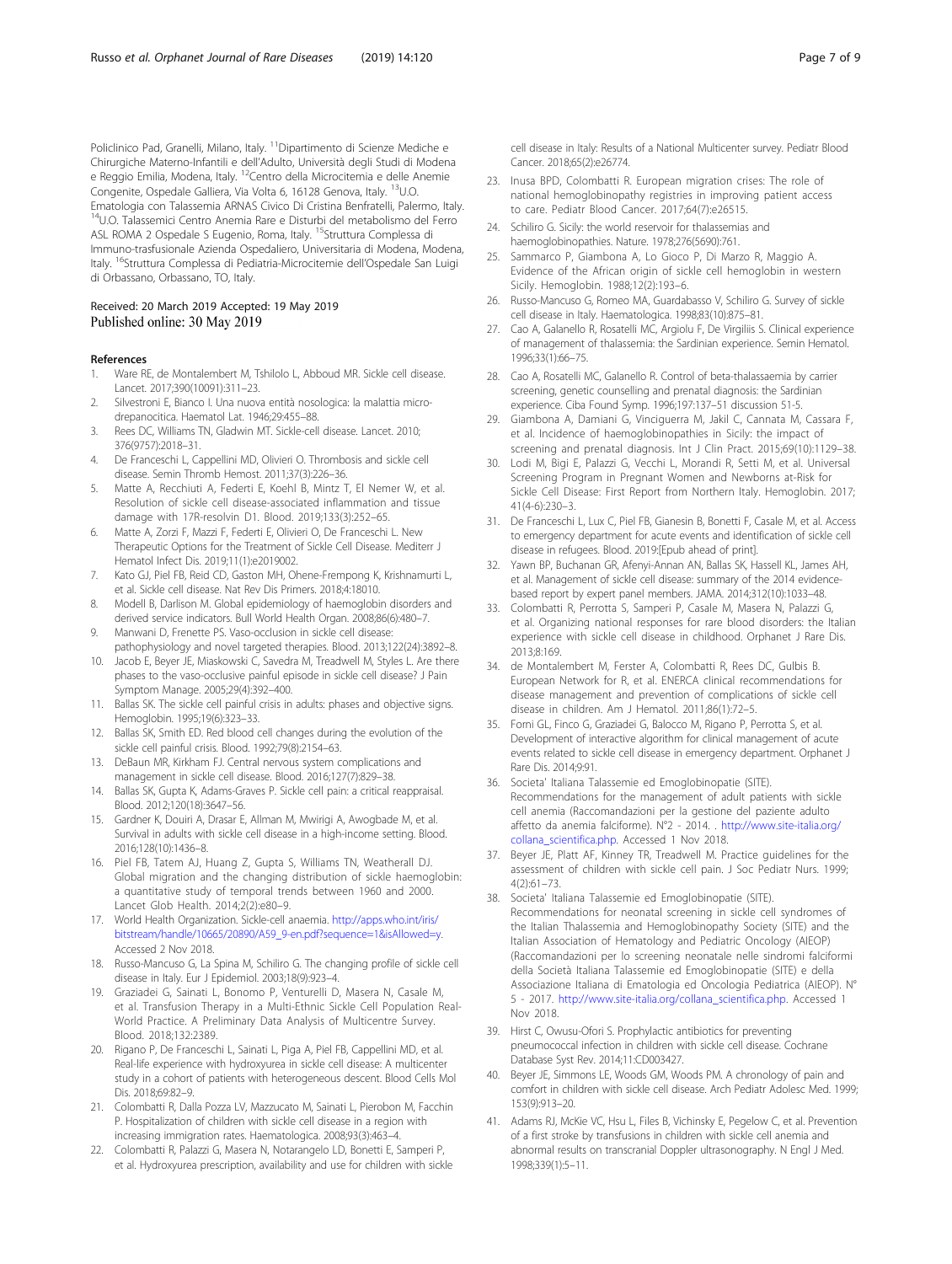- <span id="page-7-0"></span>42. DeBaun MR, Gordon M, McKinstry RC, Noetzel MJ, White DA, Sarnaik SA, et al. Controlled trial of transfusions for silent cerebral infarcts in sickle cell anemia. N Engl J Med. 2014;371(8):699–710.
- 43. Adams RJ, Brambilla D. Optimizing Primary Stroke Prevention in Sickle Cell Anemia Trial I. Discontinuing prophylactic transfusions used to prevent stroke in sickle cell disease. N Engl J Med. 2005;353(26):2769–78.
- 44. Beverung LM, Strouse JJ, Hulbert ML, Neville K, Liem RI, Inusa B, et al. Health-related quality of life in children with sickle cell anemia: impact of blood transfusion therapy. Am J Hematol. 2015;90(2):139–43.
- 45. Russo-Mancuso G, Sciotto A, Munda SE, Romano V, Schilirò G. Alloimmunization and autoimmunity in Caucasian patients with sickle cell disease. Int J Pediatr Hematol Oncol. 1998;5:443–7.
- 46. Poggiali E, Cassinerio E, Zanaboni L, Cappellini MD. An update on iron chelation therapy. Blood Transfus. 2012;10(4):411–22.
- 47. Vichinsky E, Bernaudin F, Forni GL, Gardner R, Hassell K, Heeney MM, et al. Long-term safety and efficacy of deferasirox (Exjade) for up to 5 years in transfusional iron-overloaded patients with sickle cell disease. Br J Haematol. 2011;154(3):387–97.
- 48. Vichinsky E, Torres M, Minniti CP, Barrette S, Habr D, Zhang Y, et al. Efficacy and safety of deferasirox compared with deferoxamine in sickle cell disease: two-year results including pharmacokinetics and concomitant hydroxyurea. Am J Hematol. 2013;88(12):1068–73.
- 49. Calvaruso G, Vitrano A, Di Maggio R, Ballas S, Steinberg MH, Rigano P, et al. Deferiprone versus deferoxamine in sickle cell disease: results from a 5-year long-term Italian multi-center randomized clinical trial. Blood Cells Mol Dis. 2014;53(4):265–71.
- 50. Cabibbo S, Fidone C, Garozzo G, Antolino A, Manenti GO, Bennardello F, et al. Chronic red blood cell exchange to prevent clinical complications in sickle cell disease. Transfus Apher Sci. 2005;32(3):315–21.
- 51. Carrara P, Balocco M, Pinto V, Olcese F, Solda A, Strada P, et al. Manual erythroexchange for chronic transfusion therapy in patients with sickle cell syndromes unresponsive to hydroxyurea: a long-term follow-up. Am J Hematol. 2010;85(12):974.
- 52. Masera N, Tavecchia L, Pozzi L, Riva F, Vimercati C, Calabria M, et al. Periodic erythroexchange is an effective strategy for high risk paediatric patients with sickle-cell disease. Transfus Apher Sci. 2007;37(3):241–7.
- 53. Vianello A, Vencato E, Cantini M, Zanconato G, Manfrin E, Zamo A, et al. Improvement of maternal and fetal outcomes in women with sickle cell disease treated with early prophylactic erythrocytapheresis. Transfusion (Paris). 2018;58(9):2192–201.
- 54. Societa' Italiana Talassemie ed Emoglobinopatie (SITE). Recommendations for transfusion strategies in hemoglobinopathies (Raccomandazioni per le strategie trasfusionali nelle Emoglobinopatie). N°3 - 2014. [http://www.site](http://www.site-italia.org/collana_scientifica.php)[italia.org/collana\\_scientifica.php.](http://www.site-italia.org/collana_scientifica.php) Accessed 1 Nov 2018.
- 55. Origa R, Ponti ML, Filosa A, Galeota Lanza A, Piga A, Saracco GM, et al. Treatment of hepatitis C virus infection with direct-acting antiviral drugs is safe and effective in patients with hemoglobinopathies. Am J Hematol. 2017;92(12):1349–55.
- 56. Charache S, Terrin ML, Moore RD, Dover GJ, Barton FB, Eckert SV, et al. Effect of hydroxyurea on the frequency of painful crises in sickle cell anemia. Investigators of the Multicenter Study of Hydroxyurea in Sickle Cell Anemia. N Engl J Med. 1995;332(20):1317–22.
- 57. Kinney TR, Helms RW, O'Branski EE, Ohene-Frempong K, Wang W, Daeschner C, et al. Safety of hydroxyurea in children with sickle cell anemia: results of the HUG-KIDS study, a phase I/II trial. Pediatric Hydroxyurea Group. Blood. 1999;94(5):1550–4.
- 58. Lobo CL, Pinto JF, Nascimento EM, Moura PG, Cardoso GP, Hankins JS. The effect of hydroxcarbamide therapy on survival of children with sickle cell disease. Br J Haematol. 2013;161(6):852–60.
- 59. McGann PT, Ware RE. Hydroxyurea for sickle cell anemia: what have we learned and what questions still remain? Curr Opin Hematol. 2011; 18(3):158–65.
- 60. Rana S, Houston PE, Wang WC, Iyer RV, Goldsmith J, Casella JF, et al. Hydroxyurea and growth in young children with sickle cell disease. Pediatrics. 2014;134(3):465–72.
- 61. Steinberg MH, McCarthy WF, Castro O, Ballas SK, Armstrong FD, Smith W, et al. The risks and benefits of long-term use of hydroxyurea in sickle cell anemia: A 17.5 year follow-up. Am J Hematol. 2010;85(6):403–8.
- 62. Stettler N, McKiernan CM, Melin CQ, Adejoro OO, Walczak NB. Proportion of adults with sickle cell anemia and pain crises receiving hydroxyurea. JAMA. 2015;313(16):1671–2.
- 63. Voskaridou E, Christoulas D, Bilalis A, Plata E, Varvagiannis K, Stamatopoulos G, et al. The effect of prolonged administration of hydroxyurea on morbidity and mortality in adult patients with sickle cell syndromes: results of a 17-year, single-center trial (LaSHS). Blood. 2010;115(12):2354–63.
- 64. Wang WC, Helms RW, Lynn HS, Redding-Lallinger R, Gee BE, Ohene-Frempong K, et al. Effect of hydroxyurea on growth in children with sickle cell anemia: results of the HUG-KIDS Study. J Pediatr. 2002;140(2):225–9.
- 65. Wang WC, Ware RE, Miller ST, Iyer RV, Casella JF, Minniti CP, et al. Hydroxycarbamide in very young children with sickle-cell anaemia: a multicentre, randomised, controlled trial (BABY HUG). Lancet. 2011; 377(9778):1663–72.
- 66. Ware RE, Davis BR, Schultz WH, Brown RC, Aygun B, Sarnaik S, et al. Hydroxycarbamide versus chronic transfusion for maintenance of transcranial doppler flow velocities in children with sickle cell anaemia-TCD With Transfusions Changing to Hydroxyurea (TWiTCH): a multicentre, openlabel, phase 3, non-inferiority trial. Lancet. 2016;387(10019):661–70.
- 67. Ware RE, Helms RW, Investigators SW. Stroke With Transfusions Changing to Hydroxyurea (SWiTCH). Blood. 2012;119(17):3925–32.
- 68. Wong TE, Brandow AM, Lim W, Lottenberg R. Update on the use of hydroxyurea therapy in sickle cell disease. Blood. 2014;124(26):3850–7 quiz 4004.
- 69. Di Maggio R, Hsieh MM, Zhao X, Calvaruso G, Rigano P, Renda D, et al. Chronic Administration of Hydroxyurea (HU) Benefits Caucasian Patients with Sickle-Beta Thalassemia. Int J Mol Sci. 2018;19(3):681.
- 70. De Franceschi L, Finco G, Vassanelli A, Zaia B, Ischia S, Corrocher R. A pilot study on the efficacy of ketorolac plus tramadol infusion combined with erythrocytapheresis in the management of acute severe vaso-occlusive crises and sickle cell pain. Haematologica. 2004;89(11):1389–91.
- 71. De Franceschi L, Mura P, Schweiger V, Vencato E, Quaglia FM, Delmonte L, et al. Fentanyl Buccal Tablet: A New Breakthrough Pain Medication in Early Management of Severe Vaso-Occlusive Crisis in Sickle Cell Disease. Pain Pract. 2016;16(6):680–7.
- 72. Associazione Italiana Ematologia Oncologia Pediatrica (AIEOP). Guidelines for the Management of the Drepanocytic Disease in Age Pediatric in Italy (Linee-Guida per la Gestione Della Malattia Drepanocitica in eta' Pediatrica in Italia). [www.aieop.org/web/wp-content/uploads/2018/03/Linee-guida-](http://www.aieop.org/web/wp-content/uploads/2018/03/Linee-guida-Aieop-SCD-2018.pdf)[Aieop-SCD-2018.pdf.](http://www.aieop.org/web/wp-content/uploads/2018/03/Linee-guida-Aieop-SCD-2018.pdf) Accessed 1 Nov 2018.
- 73. Societa' Italiana Talassemie ed Emoglobinopatie (SITE). Recommendations for the management of metabolic bone diseases in hemoglobinopathies (Raccomandazioni per il management delle malattie metaboliche dell'osso nelle emoglobinopatie). N°4 - 2016. [http://www.site-italia.org/collana\\_](http://www.site-italia.org/collana_scientifica.php) [scientifica.php](http://www.site-italia.org/collana_scientifica.php). Accessed 1 Nov 2018.
- 74. Societa' Italiana Talassemie ed Emoglobinopatie (SITE). Algorithm for the management of acute events in patients with sickle cell anemia (Algoritmo per la gestione in Pronto Soccorso degli Eventi Acuti nei pazienti affetti da Anemia Falciforme). [http://www.site-italia.org/](http://www.site-italia.org/protocolli.php) [protocolli.php.](http://www.site-italia.org/protocolli.php) Accessed 1 Nov 2018.
- 75. Po C, Colombatti R, Cirigliano A, Da Dalt L, Agosto C, Benini F, et al. The management of sickle cell pain in the emergency department: a priority for health systems. Clin J Pain. 2013;29(1):60–3.
- 76. Laws and other regulatory acts. [http://fidas.it/wp/wp-content/uploads/2010/](http://fidas.it/wp/wp-content/uploads/2010/03/Legge-27.12.2017-n.-205-Legge-di-bilancio-2018-Estratto.pdf) [03/Legge-27.12.2017-n.-205-Legge-di-bilancio-2018-Estratto.pdf](http://fidas.it/wp/wp-content/uploads/2010/03/Legge-27.12.2017-n.-205-Legge-di-bilancio-2018-Estratto.pdf). Accessed 1 Nov 2018.
- 77. Hulihan MM, Feuchtbaum L, Jordan L, Kirby RS, Snyder A, Young W, et al. State-based surveillance for selected hemoglobinopathies. Genet Med. 2015; 17(2):125–30.
- 78. Modell B, Khan M, Darlison M, King A, Layton M, Old J, et al. A national register for surveillance of inherited disorders: beta thalassaemia in the United Kingdom. Bull World Health Organ. 2001;79(11):1006–13.
- 79. Italian Republic. Official Journal of the Italian Republic. Rome Friday, 12 May 2017 (Gazzetta Ufficiale Della Repubblica Italiana Roma - Venerdì, 12 maggio 2017). <http://www.gazzettaufficiale.it/eli/gu/2017/05/12/109/sg/pdf>. Accessed 1 Nov 2018.
- 80. Ballardini E, Tarocco A, Marsella M, Bernardoni R, Carandina G, Melandri C, et al. Universal neonatal screening for sickle cell disease and other haemoglobinopathies in Ferrara. Italy. Blood Transfus. 2013;11(2):245–9.
- 81. Rolla R, Castagno M, Zaffaroni M, Grigollo B, Colombo S, Piccotti S, et al. Neonatal screening for sickle cell disease and other hemoglobinopathies in "the changing Europe". Clin Lab. 2014;60(12):2089–93.
- 82. Venturelli D, Lodi M, Palazzi G, Bergonzini G, Doretto G, Zini A, et al. Sickle cell disease in areas of immigration of high-risk populations: a low cost and